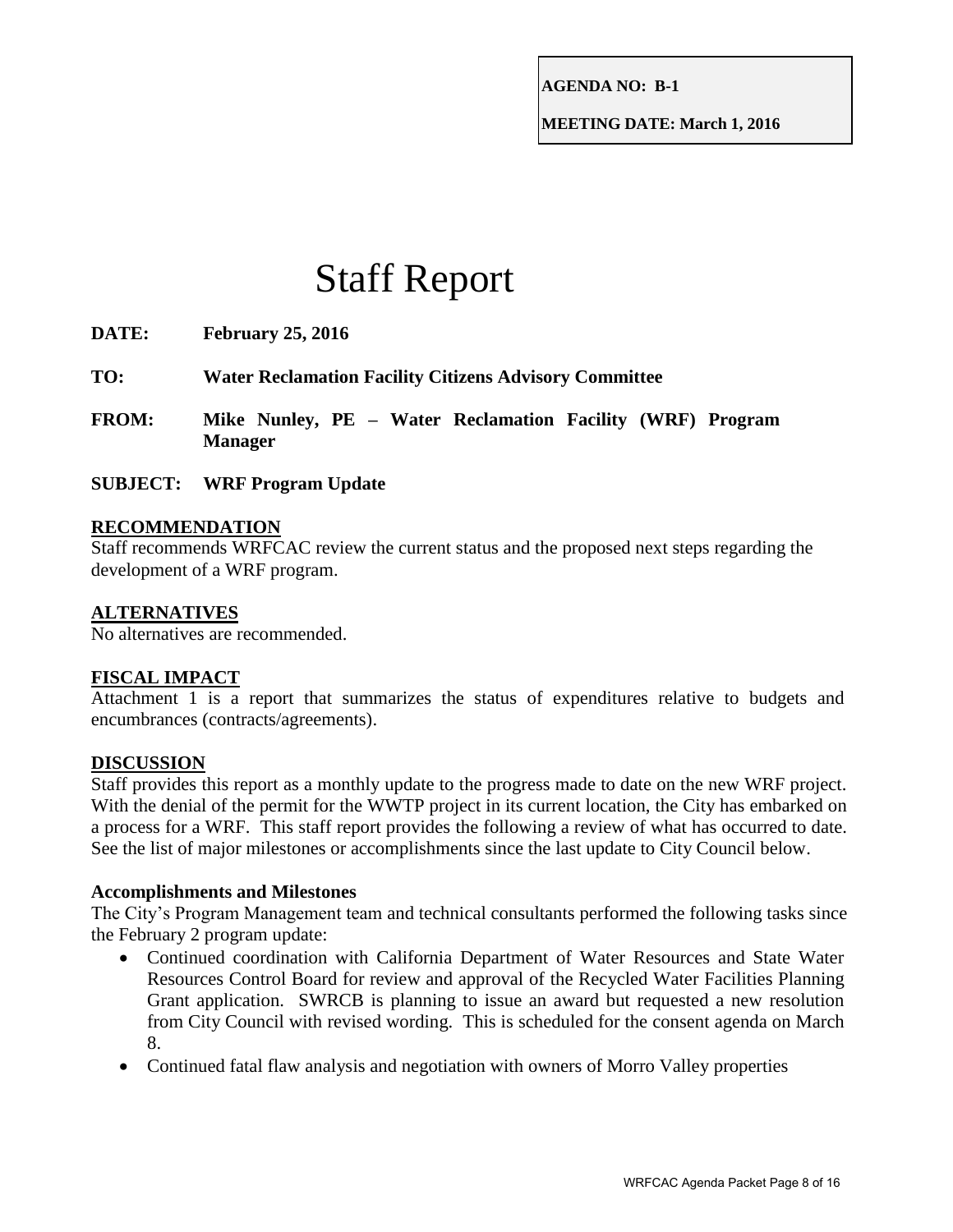- Completed siting study for comparison of Righetti and MacElvaine/Rancho Colina properties
- Conducted joint WRFCAC/City Council meeting on February 9

#### **Budget and Expenses**

The Financial Subcommittee provided an example of a budget report prior to the February meeting. MKN and City staff developed a new report based on this example. The attachment includes the summary, which now includes all City expenses (including staff time with benefits, copies, and other office expenses) in addition to consultant contracts. The second page provides a higher level of detail on budget status of individual consultant contracts. This new report will be provided quarterly to City Council and WRFCAC.

## **Near-Term Schedule**

An updated schedule for upcoming meetings and workshops will be prepared after selection of a preferred site by City Council.

## **ATTACHMENTS**

1. Quarterly Budget Report for WRFCAC and City Council.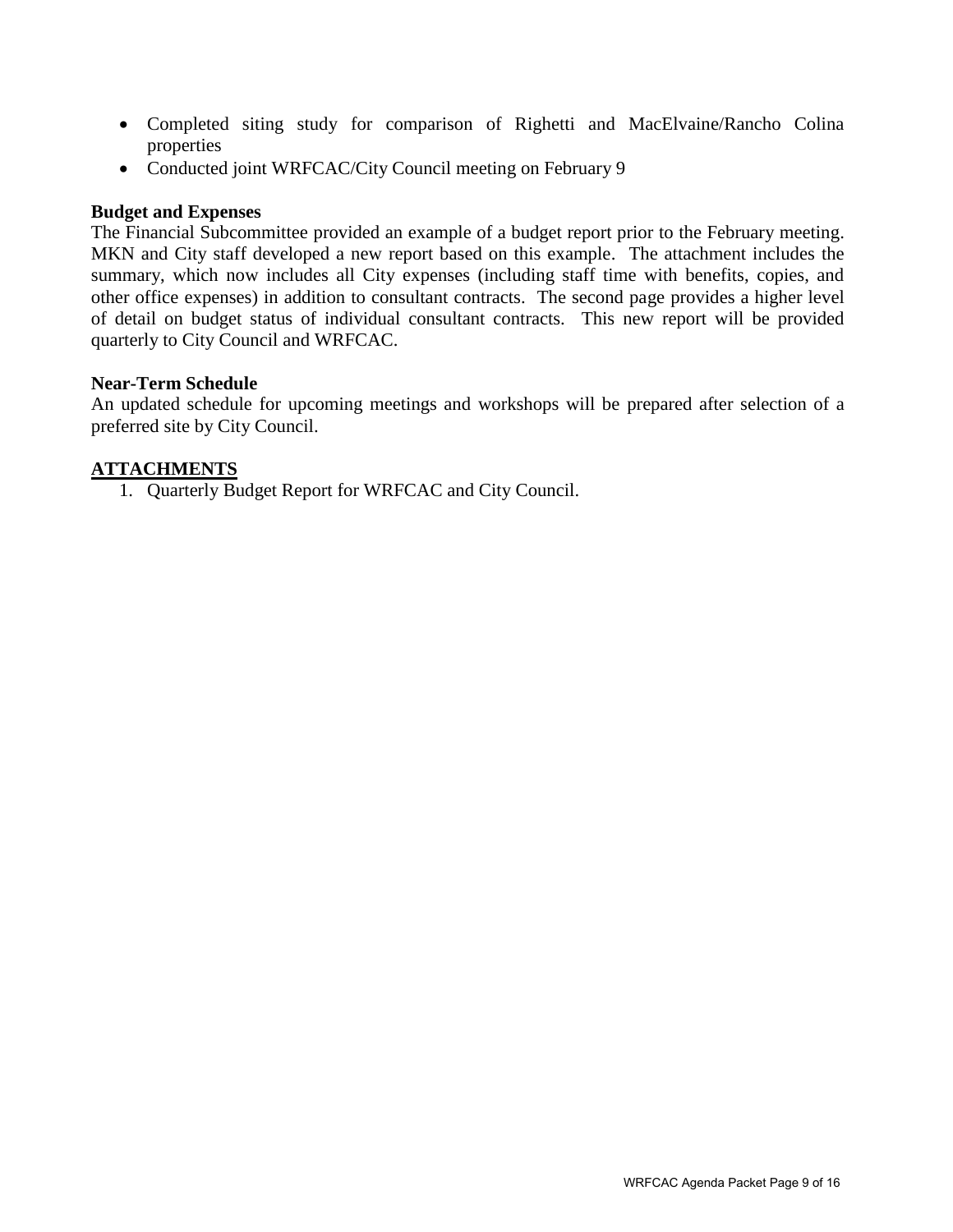| <b>City of Morro Bay</b>                                                                       |                                                                                                       |                                                      |                                          |                 |                |                                                                        |                                         |                 |                 |                      |                     |                      |                                    |                 |
|------------------------------------------------------------------------------------------------|-------------------------------------------------------------------------------------------------------|------------------------------------------------------|------------------------------------------|-----------------|----------------|------------------------------------------------------------------------|-----------------------------------------|-----------------|-----------------|----------------------|---------------------|----------------------|------------------------------------|-----------------|
| Water Reclamation Facility Advisory Committee (WRFCAC) Quarterly Budget Review Summary 3Q15/16 |                                                                                                       |                                                      |                                          |                 |                |                                                                        |                                         |                 |                 |                      |                     |                      |                                    |                 |
|                                                                                                | <b>EXPENDITURES</b>                                                                                   |                                                      |                                          |                 |                |                                                                        |                                         |                 |                 |                      |                     |                      |                                    |                 |
|                                                                                                | <b>Key Definitions</b>                                                                                |                                                      |                                          |                 |                |                                                                        |                                         |                 |                 |                      |                     |                      |                                    |                 |
|                                                                                                | <b>YTD</b><br>Sum Of Current Quarter Projected<br>Quarter<br>Portion of Fiscal Year Budget Management |                                                      |                                          |                 |                |                                                                        |                                         |                 |                 |                      |                     | Sum Of All Project   |                                    |                 |
|                                                                                                |                                                                                                       | Projected                                            | Expects Necessary to Meet Quarter        |                 |                | Projected                                                              | <b>Budget and All Prior Quarter</b>     |                 |                 |                      |                     | Encumbrance          | Contracts Less Actual Expenditures |                 |
|                                                                                                |                                                                                                       | <b>Budget</b>                                        | Expenditures                             |                 |                | <b>Budget</b>                                                          | <b>Projected Budgets</b>                |                 |                 |                      |                     | <b>Balance</b>       | Against Contracts (See Note 3)     |                 |
|                                                                                                |                                                                                                       |                                                      |                                          |                 |                |                                                                        |                                         |                 |                 |                      |                     |                      |                                    |                 |
|                                                                                                | <b>Accounts</b>                                                                                       |                                                      | <b>Current Quarter</b>                   |                 |                |                                                                        |                                         |                 |                 | <b>Total Project</b> |                     |                      |                                    |                 |
| Fund/                                                                                          | Object                                                                                                | Projected<br>Percent                                 |                                          |                 |                | <b>Fiscal Year To Date (YTD)</b><br><b>YTD</b><br>Projected<br>Percent |                                         |                 |                 |                      |                     | Encumbrance          | Percent                            |                 |
|                                                                                                |                                                                                                       |                                                      |                                          |                 |                |                                                                        |                                         |                 |                 | <b>Amended</b>       |                     |                      |                                    |                 |
| Code                                                                                           | <b>Name</b>                                                                                           | <b>Budget</b>                                        | <b>Expenditures</b>                      | <b>Expended</b> | Variance       | <b>Budget</b>                                                          | <b>Expenditures</b>                     | <b>Expended</b> | Variance        | <b>Budget</b>        | <b>Expenditures</b> | <b>Balance</b>       | <b>Expended</b>                    | Variance        |
| 599-8312                                                                                       | <b>Contractual Services</b>                                                                           |                                                      |                                          |                 |                |                                                                        |                                         |                 |                 |                      |                     |                      |                                    |                 |
| 6105                                                                                           | Past Siting Studies (Completed - no further encumbrance)                                              | $\sim$                                               | $\sim$                                   | $\sim$          | $\sim$         | $\overline{\phantom{a}}$                                               | $\sim$                                  | $\sim$          | $\sim$          | \$534,41             | \$448,057           | \$0                  | 83.84%                             | \$86,361        |
| 6105                                                                                           | Current Consultant Contracts (see P. 2)                                                               | \$200,000                                            | \$63,902                                 | 31.95%          | \$136,098      | \$2,245,276                                                            | \$929,642                               | 41.40%          | \$1,315,634     | \$2,245,27           | \$929,642           | \$1,315,634          | 41.40%                             | \$1,315,634     |
| 6105                                                                                           | Water Rights Legal Support (See Note 2)                                                               | $\mathbb{L}^{\mathbb{L}}$                            | 50                                       | $\sim$          | $\sim$         |                                                                        |                                         | $\sim$          | $\sim$          | $\omega_{\rm c}$     | \$7,88              |                      | $\overline{\phantom{a}}$           |                 |
|                                                                                                | Subtota                                                                                               | \$200,000                                            | \$63,902                                 | 31.95%          | \$136,098      | \$2,245,276                                                            | \$929,642                               | 41.40%          | \$1,315,634     | \$2,779,69           | \$1,377,699         | \$1,315,634          | 49.56%                             | \$1,401,995     |
| 599-8312                                                                                       | Labor (Fully Burdened)                                                                                |                                                      |                                          |                 |                |                                                                        |                                         |                 |                 |                      |                     |                      |                                    |                 |
| 4910,4999                                                                                      | Labor and Benefits                                                                                    | \$12,500                                             | \$5,857                                  | 46.85%          | \$6,643        | \$50,000                                                               | \$34,00                                 | 68.00%          | \$15,999        | \$400,00             | \$138,544           |                      | 34.64%                             | \$261,456       |
|                                                                                                | Subtota                                                                                               | \$12,500                                             | \$5,857                                  | 46.85%          | \$6,643        | \$50,000                                                               | \$34,001                                | 68.00%          | \$15,999        | \$400,000            | \$138,54            |                      | 34.64%                             | \$261,456       |
| 599-8312                                                                                       | <b>Other Costs</b>                                                                                    |                                                      |                                          |                 |                |                                                                        |                                         | $\overline{a}$  |                 |                      |                     |                      |                                    |                 |
| 6105                                                                                           | Laboratory/Sampling                                                                                   | \$25,000                                             | \$8,917                                  | 35.67%          | \$16,083       | \$100,000                                                              | \$16,841                                | 16.84%          | \$83,159        | \$200,000            | \$16,841            |                      |                                    | \$183,159       |
| 6199,6106,6105,                                                                                |                                                                                                       |                                                      |                                          |                 |                |                                                                        |                                         |                 |                 |                      |                     |                      |                                    |                 |
| 6750                                                                                           | Printing and Advertising                                                                              |                                                      |                                          |                 | $\overline{a}$ |                                                                        | \$661                                   |                 | $\overline{a}$  |                      | \$4,768             |                      | $\overline{\phantom{a}}$           |                 |
| 5199                                                                                           | Software license and fees                                                                             | \$0                                                  | 50                                       | $\sim$          | $\sim$         | \$42,205                                                               | \$42,20                                 | 100.009         | \$0             | \$371,20             | \$42,20             | \$329,000            | 11.379                             | \$329,000       |
| 5199,7101                                                                                      | <b>Property Acquisition</b>                                                                           | \$31,000                                             | \$25,000                                 | 80.659          | \$6,000        | \$31,000                                                               | \$25,000                                | 80.659          | \$6,000         |                      | \$30,50             |                      |                                    |                 |
|                                                                                                | Subtota                                                                                               | \$56,000                                             | \$33,917                                 | 60.579          | \$22,083       | \$173,205                                                              | \$84,70                                 | 48.919          | \$88,498        | \$571,205            | \$94,314            | \$329,000            | 16.51%                             | \$476,891       |
|                                                                                                | <b>TOTALS</b>                                                                                         | \$268,500                                            | \$103,675                                | 38.61%          | \$164,825      | \$2,468,481                                                            | \$1,048,350                             | 42.47%          | \$1,420,131     | \$3,750,899          | \$1,610,557         | \$1,644,634          | 42.94%                             | \$2,140,342     |
|                                                                                                |                                                                                                       |                                                      |                                          |                 |                |                                                                        |                                         |                 |                 |                      |                     |                      |                                    |                 |
|                                                                                                |                                                                                                       |                                                      |                                          |                 |                | <b>REVENUE</b>                                                         |                                         |                 |                 |                      |                     |                      |                                    |                 |
|                                                                                                |                                                                                                       |                                                      |                                          |                 |                | <b>Key Definitions</b>                                                 |                                         |                 |                 |                      |                     |                      |                                    |                 |
|                                                                                                |                                                                                                       | Quarter                                              | Portion of Fiscal Year Budget Management |                 |                | <b>YTD</b>                                                             | Sum of Current Quarter Projected Budget |                 |                 |                      |                     |                      |                                    |                 |
|                                                                                                |                                                                                                       | Projected<br>Expects To Be Recognized During Quarter |                                          |                 |                | Projected                                                              | and All Prior Quarter Projected Budgets |                 |                 |                      |                     |                      |                                    |                 |
|                                                                                                |                                                                                                       |                                                      | <b>Budget</b><br><b>Budget</b>           |                 |                |                                                                        |                                         |                 |                 |                      |                     |                      |                                    |                 |
|                                                                                                |                                                                                                       |                                                      |                                          |                 |                |                                                                        |                                         |                 |                 |                      |                     |                      |                                    |                 |
|                                                                                                | <b>Accounts (See Note 1)</b>                                                                          |                                                      | <b>Current Quarter</b>                   |                 |                |                                                                        | <b>Fiscal Year To Date (YTD)</b>        |                 |                 |                      |                     | <b>Total Project</b> |                                    |                 |
| <b>Funding</b>                                                                                 | Revenue                                                                                               | Projected                                            | Recognized                               | Percent         |                | Projected                                                              | <b>YTD Recognized</b>                   | Percent         |                 | Amended              | Recognized          |                      | Percent                            |                 |
| <b>Source</b>                                                                                  | <b>Name</b>                                                                                           | <b>Budget</b>                                        |                                          | Recognized      | Variance       | <b>Budget</b>                                                          |                                         | Recognized      | Variance        | <b>Budget</b>        |                     |                      | Recognized                         | Variance        |
|                                                                                                |                                                                                                       |                                                      | Revenue                                  |                 |                |                                                                        | Revenue                                 |                 |                 |                      | Revenue             |                      |                                    |                 |
| <b>SWRCB</b>                                                                                   | Grants                                                                                                |                                                      |                                          |                 |                |                                                                        |                                         |                 |                 |                      |                     |                      |                                    |                 |
|                                                                                                | Recycled Water Grant (Pending)                                                                        | \$0<br>\$0                                           | \$0<br>\$0                               | 0.00%<br>0.00%  | \$0            | \$37,500                                                               | \$0<br>\$0                              | 0.00%           | (537,500)       | \$75,000             | 50<br>50            |                      | 0.00%<br>0.00%                     | (\$75,000)      |
|                                                                                                | Subtotal                                                                                              |                                                      |                                          |                 | \$0            | \$37,500                                                               |                                         | 0.00%           | (537,500)       | \$75,000             |                     |                      |                                    | (\$75,000)      |
| <b>SWRCB</b>                                                                                   | Loans                                                                                                 |                                                      | \$0                                      | 0.00%           |                | \$10,375,000                                                           | \$0                                     | 0.00%           |                 | \$10,375,000         | \$0                 |                      | 0.00%                              | (\$10,375,000)  |
|                                                                                                | SRF Planning/Design (Pending)                                                                         | $\frac{1}{2}$                                        |                                          |                 | \$0            |                                                                        |                                         |                 | (\$10,375,00    |                      |                     |                      |                                    |                 |
|                                                                                                | Subtota                                                                                               | \$0                                                  | \$0                                      | 0.00%           | \$0            | \$10,375,000                                                           | \$0                                     | 0.00%           | (\$10,375,00    | \$10,375,00          | \$0                 |                      | 0.00%                              | (\$10,375,000)  |
| <b>SWRCB</b>                                                                                   | <b>Supplemental Environmental Project</b>                                                             |                                                      |                                          |                 |                |                                                                        |                                         |                 |                 |                      |                     |                      |                                    |                 |
|                                                                                                | SEP from California Men's Colony                                                                      | \$0                                                  | \$0                                      | 0.00%           | \$0            | \$87,361                                                               | \$87,361                                | 100.00%         | \$0             | \$87,361             | \$87,361            |                      | 100.00%                            | \$0             |
|                                                                                                | Subtota                                                                                               | 50                                                   | \$0                                      | 0.00%           | \$0            | \$87,361                                                               | \$87,363                                | 100.009         | \$0             | \$87,36              | \$87,36             |                      | 100.00%                            | \$0             |
|                                                                                                | <b>TOTALS</b>                                                                                         | \$0                                                  | \$0                                      | 0.00%           | \$0            | \$10,499,861                                                           | \$87,361                                | 0.83%           | (510, 412, 500) | \$10,537,361         | \$87,361            |                      | 0.83%                              | ( \$10,450,000] |
|                                                                                                |                                                                                                       |                                                      |                                          |                 |                |                                                                        |                                         |                 |                 |                      |                     |                      |                                    |                 |

Notes:

1) Unless shown otherwise, current project expenses are funded by revenue from user rates and fees. There is no separate revenue fund for the WRF.

2) Budgets for water rights legal support and property acquisition have not yet been established. Detailed budget development will take place after completing the project descriptions in the Facility Master Plan and Master

3) Encumbrance balance is only calculated for projects with contracts. P. 1 of 2